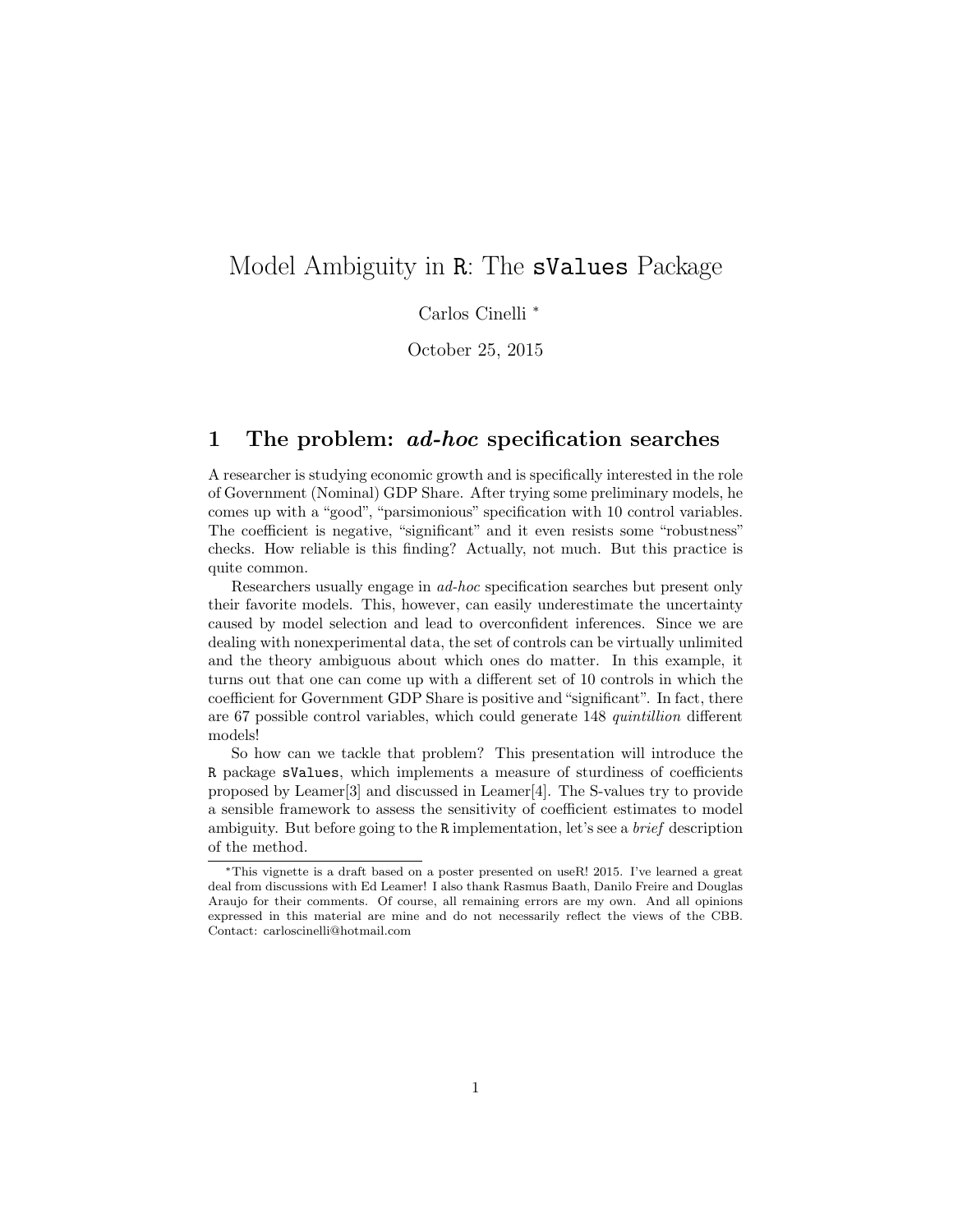## 2 S-Values: measures of the sturdiness of regression coefficients

#### 2.1 Extreme bounds for the coefficients

The different estimates for Government GDP Share can be interpreted as the result of *different strong prior beliefs*: the coefficients of the *ommited* variables are exactly zero, whereas, for the ones included in the model, we believe whatever the data says. This suggests that a Bayesian approach could be useful to model this problem. Consider the linear model  $y = X\beta + \epsilon$  where  $\epsilon \sim N(0, \sigma^2 I)$  and  $\beta \sim N(0, V)$ . The OLS estimate of  $\beta$  is  $b = (X'X)^{-1}X'y$  with precision matrix  $H = (X'X)/\sigma^2$ . Then, the posterior mean of  $\beta$  is:

$$
\hat{\beta}(V) = (H + V^{-1})^{-1} Hb \tag{1}
$$

Notice that within this framework we can express model specifications in terms of *beliefs about the prior variance V*. For example, regressions with subsets of explanatory variables are akin to saying that the diagonal of  $V$  is really really large (infinite) for some of them and really really small (zero) for others. If we knew V exactly (or had a distribution for V), then we would just have an estimation problem. But, if  $V$  is ambiguous or disputable, then we might want to know how sensitive  $\beta$  is to "sensible" variations in the prior variance.

To come up with a set for possible  $Vs$ , we might want to bound it from below, excluding dogmatic priors of zero variances which would lead to inferences unaffected by data. We might also want to bound it from above, preventing the data to speak freely and limiting the influence of unimportant variables. So, given that V is bounded from above and from below,  $V_* \leq V \leq V^*$ , Leamer<sup>[2]</sup> shows that  $\hat{\beta}$  lies in the ellipsoid:

$$
(\hat{\beta} - f)G(\hat{\beta} - f) \le c \tag{2}
$$

Where:

$$
G = (H + V^{*-1})(V_*^{-1} - V^{*-1})^{-1}(H + V^{*-1}) + (H + V^{*-1})
$$
  

$$
f = (H + V_*^{-1})^{-1}[Hb + (V_*^{-1} - V^{*-1})(H + V^{*-1})^{-1}Hb/2]
$$
  

$$
c = b'H(H + V^{*-1})^{-1}(V_*^{-1} - V^{*-1})(H + V^{*-1})^{-1}Hb/4
$$

Therefore the extreme bounds for a linear combination  $\psi'\hat{\beta}(V)$  are given by:

$$
\psi f \pm (\psi' G^{-1} \psi)^{\frac{1}{2}} c^{\frac{1}{2}} \tag{3}
$$

And our measure of the sturdiness of a coefficient, the S-value, can be defined as:

$$
s = \frac{\psi f}{(\psi' G^{-1} \psi)^{\frac{1}{2}} c^{\frac{1}{2}}}
$$
(4)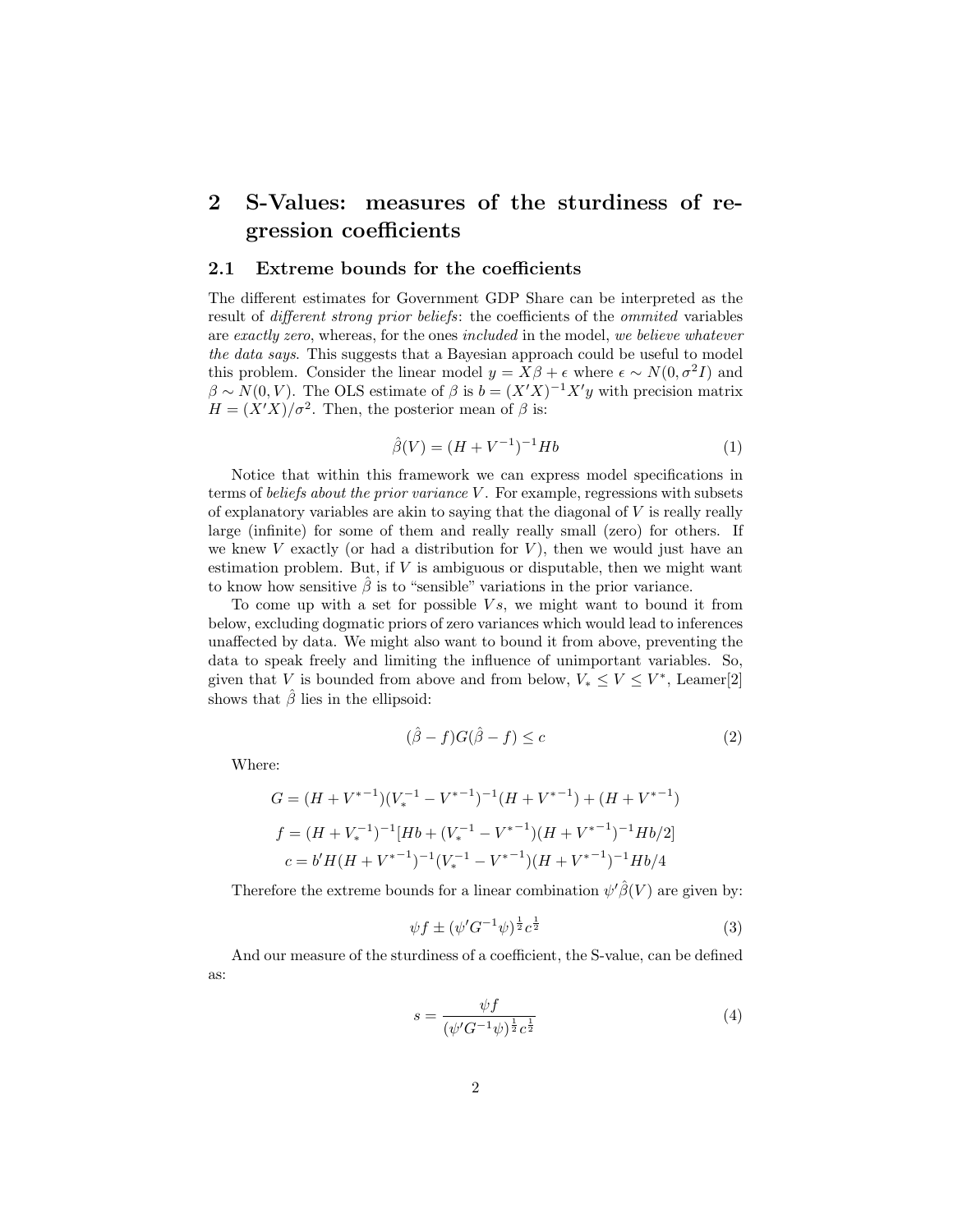

Figure 1: Ellipses of estimates. Source: Leamer[3]

When the S-value is less than 1 in absolute value this means that the coefficient is not sturdy - that is, it changes sign when V varies within the upper and lower bounds. Figure 1 illustrates these ideas.

### 2.2 Conventional bounds for the prior variances

The problem now is how to find specific numerical bounds for  $V$ . Choosing bounds for the variances of the coefficients can be a challenging task. So, instead, Leamer<sup>[3]</sup> suggests that we focus on the expected  $R^2$  of the model (which, probably, most people would find easier). After standardizing the variables and considering bounds proportional to the identity matrix, the prior variance  $v^2$ of each beta-coefficient equals to the expected  $R^2$  divided by the number of parameters k of the model, that is,  $v^2 = E(R^2)/k$ .

This would give us the bounds:

$$
v_{low}^2 = \frac{E(R^2)_{low}}{k} \le v^2 \le \frac{E(R^2)_{up}}{k} = v_{up}^2 \tag{5}
$$

As for the ranges of expected  $R^2$ , Leamer<sup>[3]</sup> proposes three choices: (i) a context-minimal range  $[0.1, 1.0]$ ; (ii) a pessimistic range  $[0.1, 0.5]$ ; and, (iii) an optimistic range [0.5, 1.0]. We can generalize this to allow sets of "favorite" variables. Note that whereas the bounds of  $V$  are diagonal, we are allowing non-diagonal priors.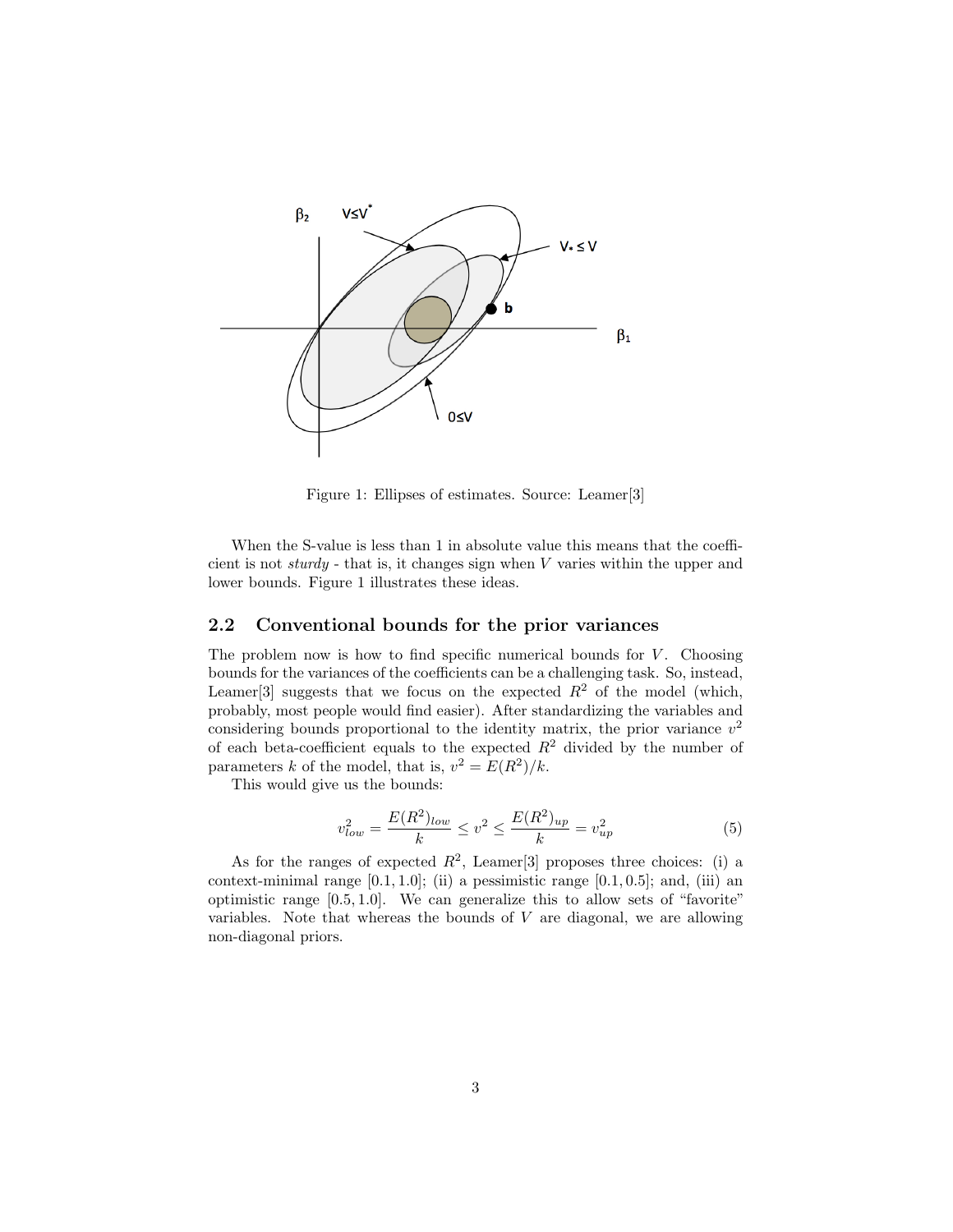## 3 The sValues R package: A Growth Regressions Example

The sValues package comes with an example dataset on economic growth used by various papers (FSL[1], SDM[5] and Leamer[3]). This dataset comprises the growth of real GDP per capita from 1960 to 1996 and other 67 explanatory variables from 87 countries.

The main function of the package is the sValues function. The standard approach is to provide a formula specifying the model, a data.frame with the data and a numerical vector with the  $R^2$  bounds (default values are 0.1, 0.5, and 1). As a shortcut, you can omit the formula and the function will automatically consider the first column as the dependent variable and the rest as the independent variables. Let's run the analysis for the economic growth data.

```
> library(sValues) # loads package
> data("economic_growth") # loads data
> eg <- sValues(economic_growth) # runs analysis
> eg # prints basic results
Data: economic_growth, Formula: GR6096 \degree.
R2 bounds: 0.1 - 0.5 - 1
abs(S-value) > 1:
 R2 (0.1, 1): None
 R2 (0.1, 0.5): None
 R2 (0.5, 1): BUDDHA CONFUC EAST IPRICE1 P60 RERD
abs(t-value) > 2:
  Bayesian (R2 = 0.1): EAST
  Bayesian (R2 = 0.5): IPRICE1
  Bayesian (R2 = 1): IPRICE1
  Unconstrained OLS: IPRICE1
```
As we can see from the results, only in the "optimistic" scenario some variables are robust to model ambiguity. Moreover, if we look at the sample uncertainty (t-values), there is only one variable (IPRICE1) which has both  $|s| > 1$ and  $|t| > 2$ . This means that any precise inferences about the sign of almost all the coefficients require stronger prior information about preference for some variables. It is worth mentioning that these results are in contrast with those obtained by using the BMA methodologies proposed by FSL[1] and SDM[5], which can also be implemented in  $R$  using the BMS package (see Zeugner[6]).

You can access specific coefficient values with the coef function setting the argument type to the desired statistic (for example, type = "s\_values", type = "t\_values" or type = "extreme\_bounds"). For each type, there is also a wrapper function with the same name, so the command  $\text{coef}(x, \text{ type } =$ "s\_values") is equivalent to s\_values(x).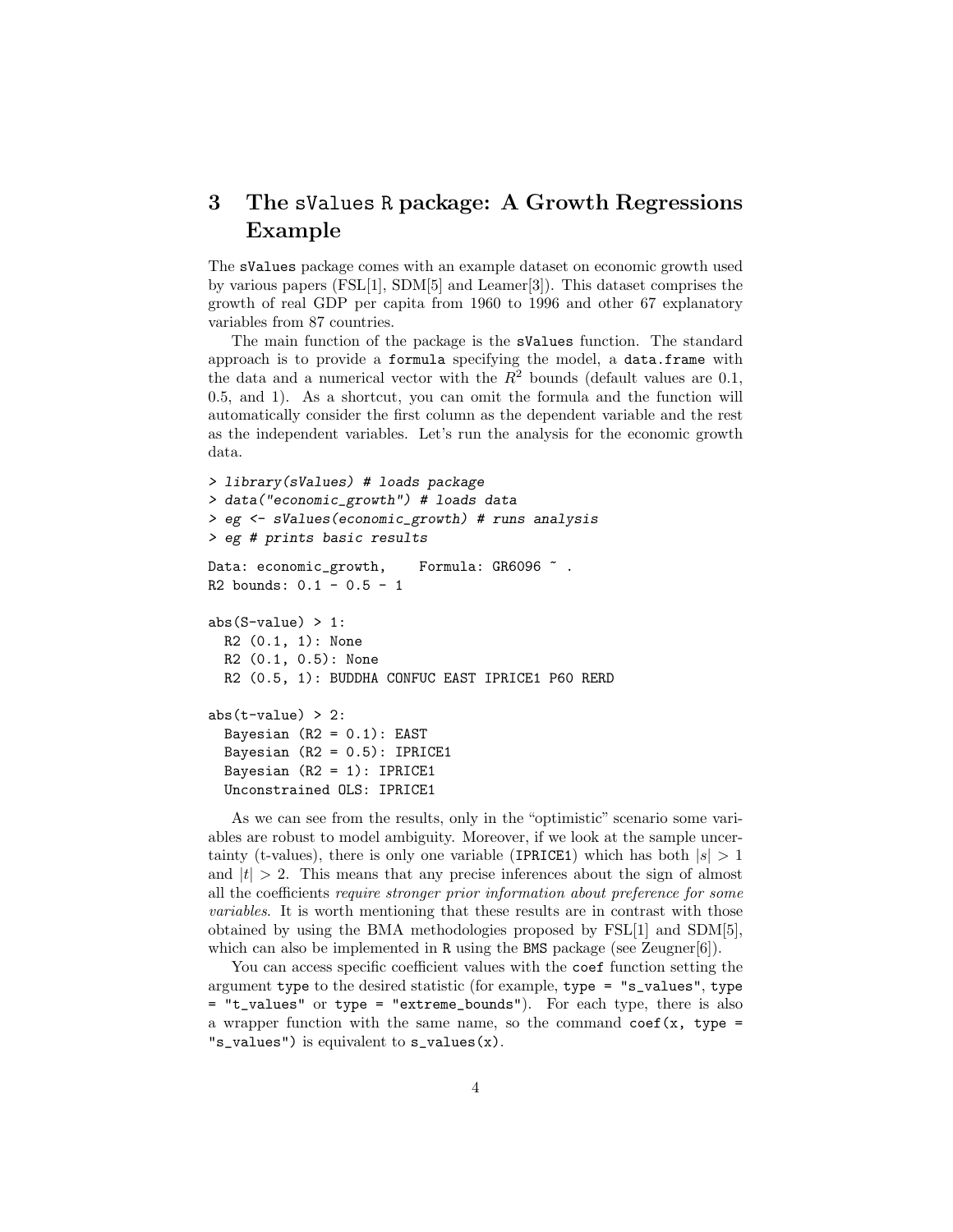```
> # gets a complete table like in Leamer[3]
> full_table <- coef(eg)
> full_table[1:5, 1:5] # showing only first five columns and rows
       ols_simple b_bayes_0.1 b_bayes_0.5 b_bayes_1 ols_all
IPRICE1 -0.4443075 -0.06260783 -0.1277645 -0.1596315 -0.3827615
CONFUC 0.4735595 0.06838785 0.1149072 0.1311292 0.2761033
EAST 0.5303796 0.07882938 0.1308950 0.1485540 0.1279553
BUDDHA 0.4447188 0.06251667 0.1004677 0.1106633 0.3369219
P60 0.5742210 0.05701799 0.1155436 0.1488612 0.4574343
> # gets just the s_values
> just_svalues <- coef(eg, type = "s_values")
> just_svalues[1:5, ] # showing only first five rows
          s_R2_0.1_1 s_R2_0.1_0.5 s_R2_0.5_1
ABSLATIT 0.036236556 0.073865639 0.10136981
AIRDIST 0.002881237 -0.004704409 0.07160259
AVELF -0.135043178 -0.196852073 -0.50902679
BRIT 0.140973114 0.175892738 0.59795954
BUDDHA 0.309053323 0.440686400 1.21091252
```
Let's print the extreme bounds in the optimistic case of two specific coefficients: GOVNOM1 and IPRICE1.

```
> extreme_bounds(eg)[c("GOVNOM1", "IPRICE1"),
+ c("R2_0.5_1.low", "R2_0.5_1.up")]
       R2_0.5_1.low R2_0.5_1.up
GOVNOM1 -0.1566860 0.03367756
IPRICE1 -0.2167692 -0.07062673
```
As we had seen, IPRICE1 is robust to different prior variances, with extreme bounds of  $-0.22$  and  $-0.07$ . On the other hand, GOVNOM1 may change its sign with different specifications varying from  $-0.16$  to 0.03.

The package comes with some plot methods to explore the results. Let's plot the t-statistics versus the s-values per coefficient, highlighting the uncertain and fragile estimates, as shown in Figure 2.

```
> plot(eg, type = "t_s.plot", R2_bounds = c(0.5, 1))
```
Also, let's investigate how the coefficient for Government GDP Share varies with different prior  $R^2$  as shown in Figure 3 (the Bayesian estimates consider a diagonal V with the corresponding  $v^2$  specified before and can be thought of weighted averages of the  $2^k$  regressions [3]).

```
> plot(eg, type = "beta_plot", variables = "GOVNOM1",
       error_bar = TRUE, ext_bounds_shades = TRUE
```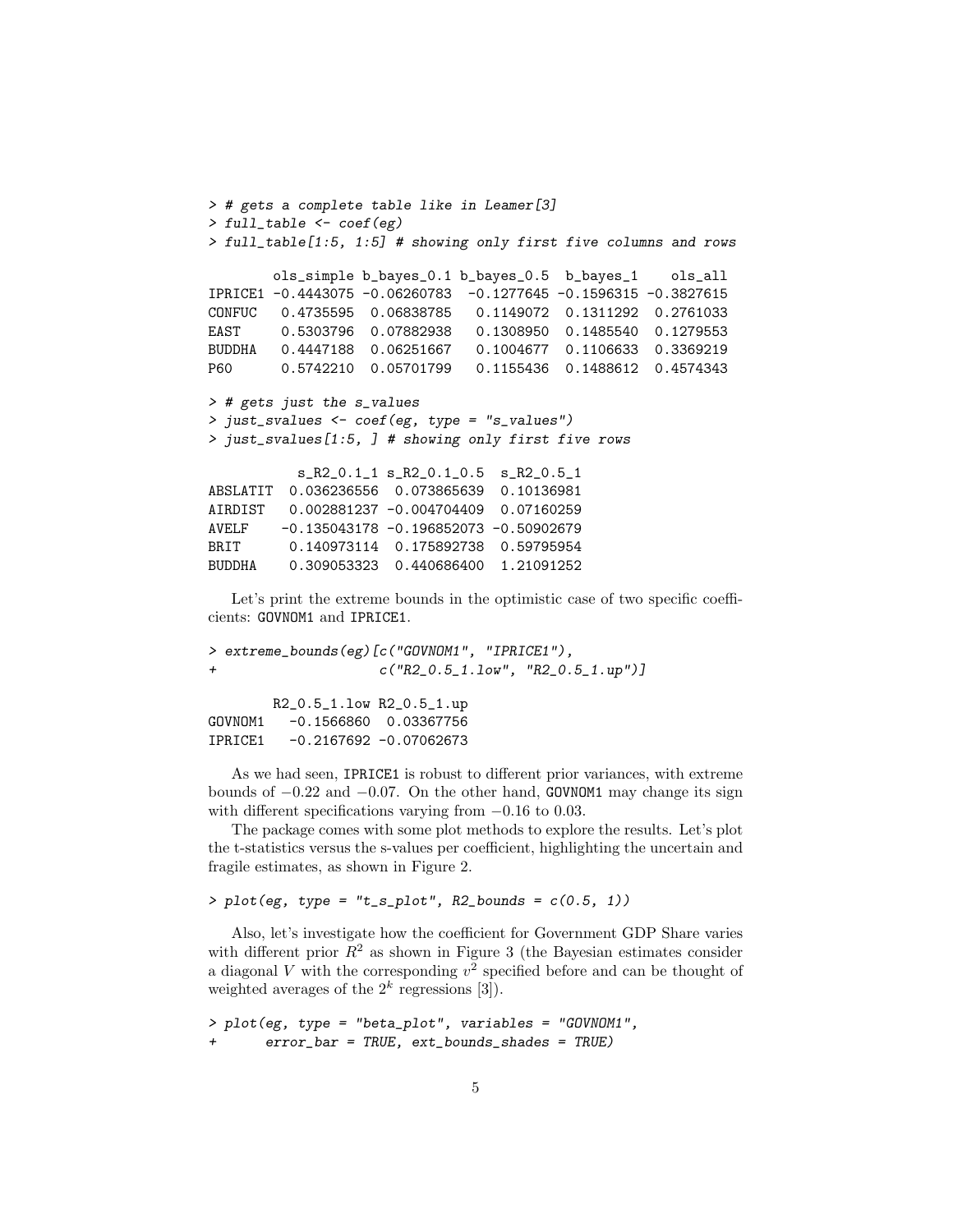

S−values x t−values

Figure 2: t-statistics vs s-values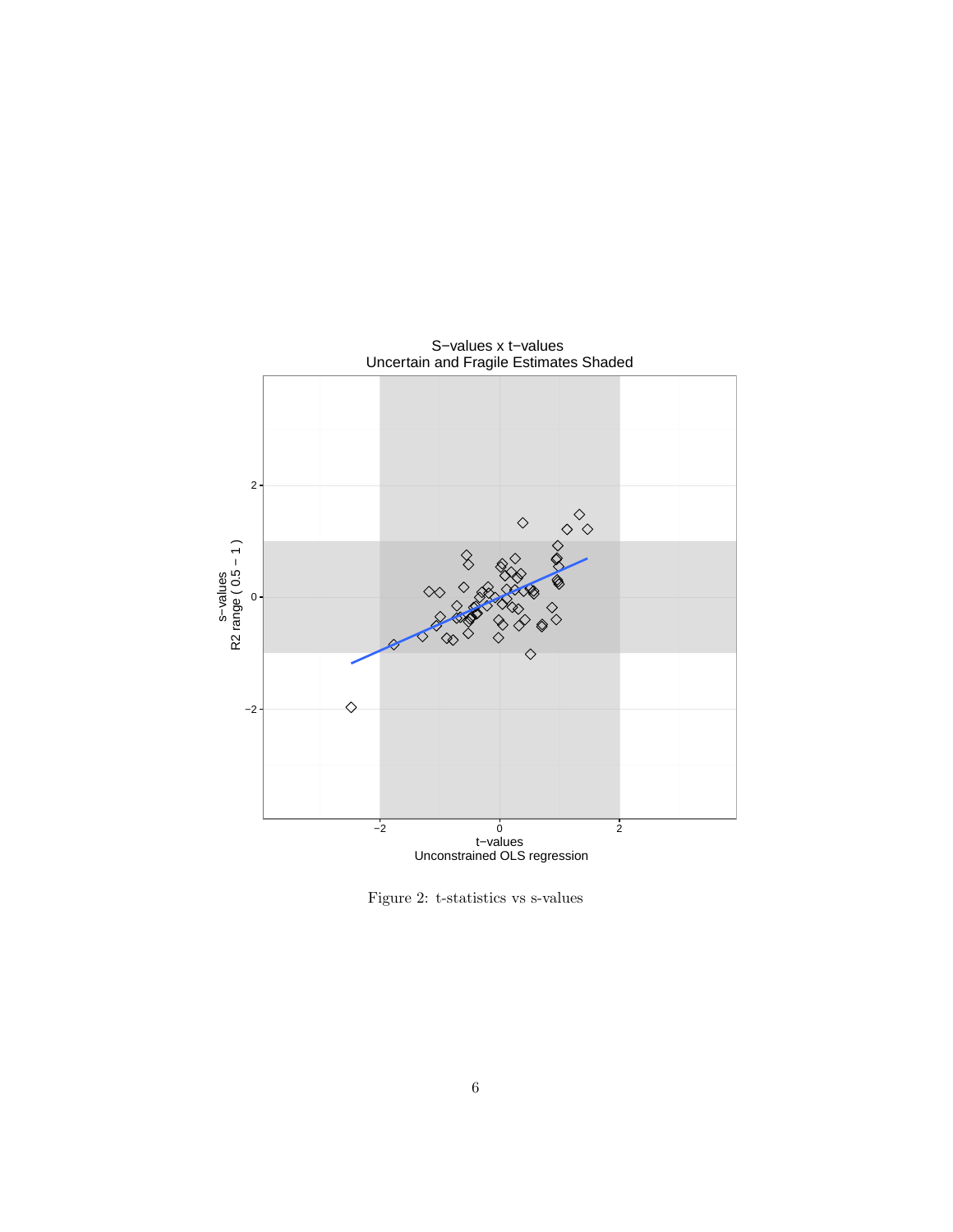

Figure 3: Bayesian estimates for GOVNOM1, with error bars and extreme bounds (shaded areas).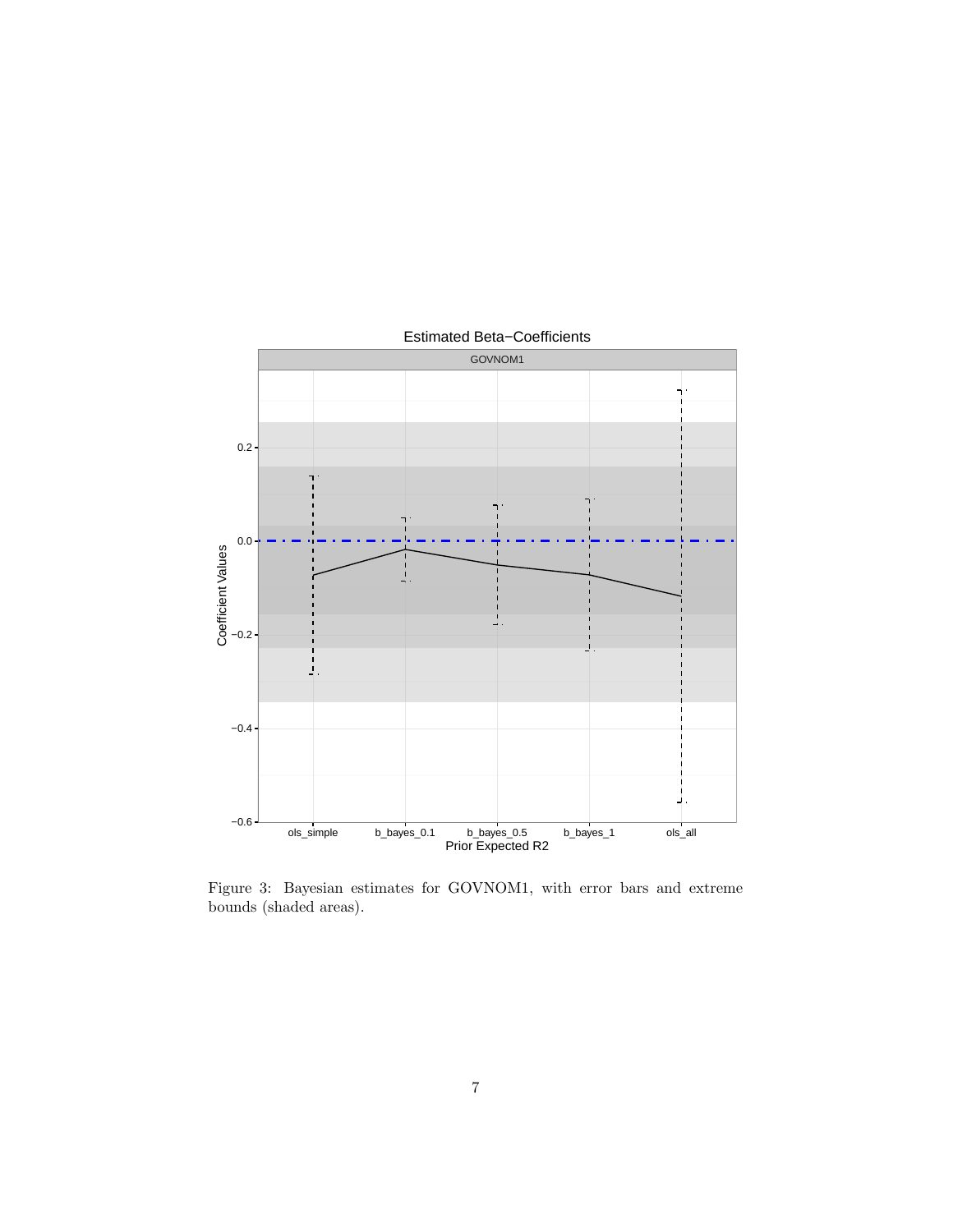The sValues function allows you to define some of the variables as "favorites" with larger prior variances. In that case, you need to specify a favorites paramater - with the names of the favorite variables - and a R2\_favorites parameter with the  $R^2$  bounds for the favorite variables. For example, the code below reproduces the favorite variables chosen in Leamer[3]:

```
> favorites <- c("GDPCH60L", "OTHFRAC", "ABSLATIT",
+ "LT100CR", "BRIT", "GOVNOM1",
+ "WARTIME", "SCOUT","P60", "PRIEXP70",
                 + "OIL", "H60", "POP1560", "POP6560")
> eg_fav <- sValues(economic_growth, R2_bounds = c(0.5, 1),
                   favorites = favorites, R2_favorites = c(0.4, 0.8))> eg_fav
Data: economic_growth, Formula: GR6096 \tilde{ }.
R2 bounds: 0.5 - 1Favorites: GDPCH60L OTHFRAC ABSLATIT LT100CR BRIT GOVNOM1 and 8 more.
R2 favorites: 0.4 - 0.8abs(S-value) > 1:
 R2 (0.5, 1): EAST GDPCH60L IPRICE1 OTHFRAC P60 PRIEXP70
abs(t-value) > 2:
 Bayesian (R2 = 0.5): P60
 Bayesian (R2 = 1): P60
 Unconstrained OLS: IPRICE1
```
## Further developments

We need more tools that help us study the sensitivity of our inferences and help us communicate it effectively. The idea of the sValues package is to bring one of these tools to the R community, with functions that (hopefully) make some of these tasks easier. This is still a work in progress though, and there is a lot that can be improved: what kind of tables, summaries or visualizations do you think would be most helpful both for exploring and for reporting the results? In what directions should the method be extended? For comments or suggestions, feel free to contact me or to make pull requests on github.

## References

- [1] Fernandez, C., Ley, E., and Steel, M. F. J. Model uncertainty in cross-country growth regressions. Journal of Applied Econometrics 16, 5 (2001).
- [2] Leamer, E. E. Sets of posterior means with bounded variance priors. Econometrica 50, 3 (1982).